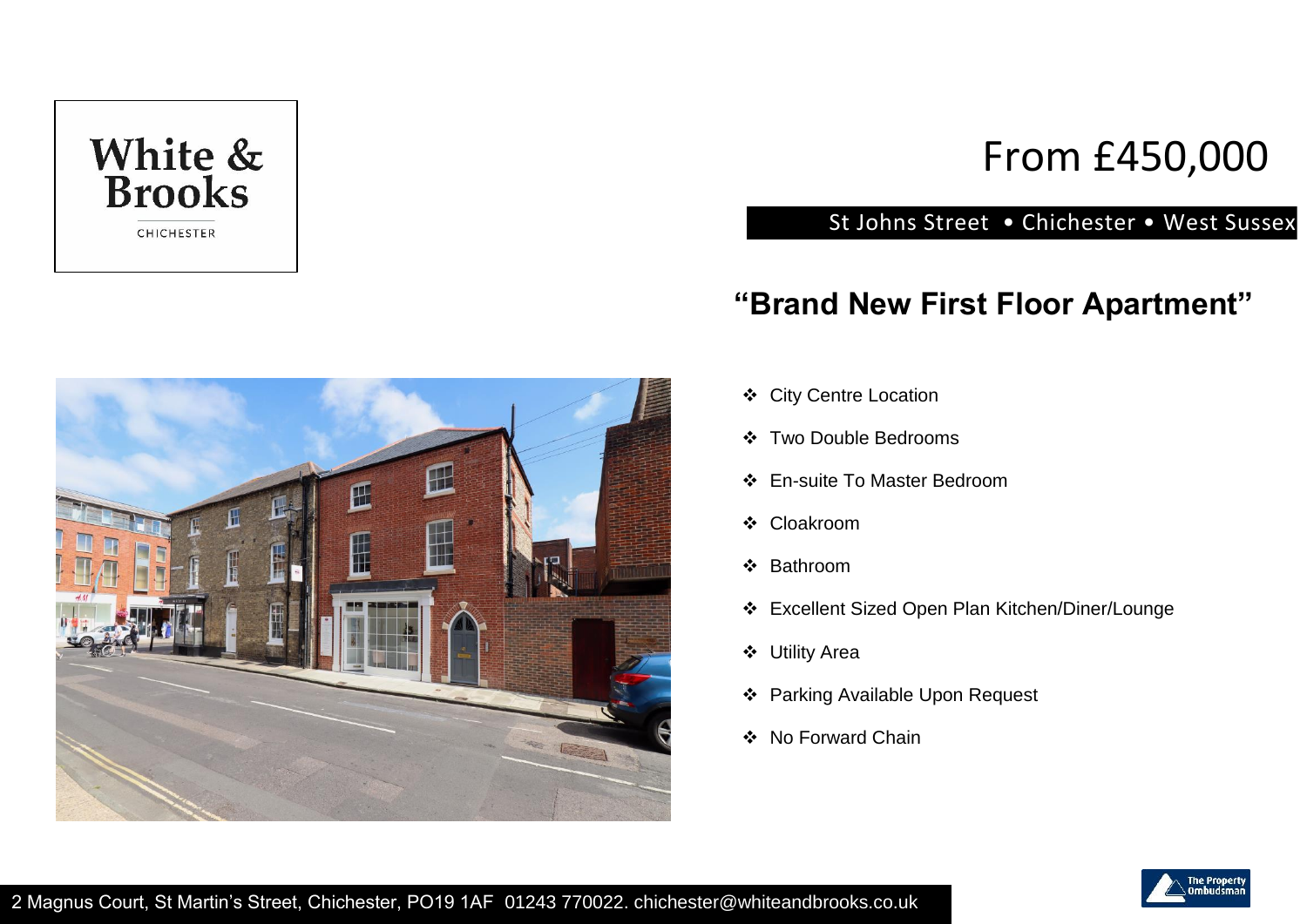White and Brooks are delighted to offer to the market this stunning, brand new two bedroom first floor apartment. The property boasts period features but also benefits from newly fitted kitchen and bathrooms. This homely residence is located within the City walls of Chichester and offers 1,000 sqft/92.9 sqm of accommodation. In brief, the layout provides an impressive entrance hallway with a grand staircase.

The large 33ft long kitchen/dining/living room is light and airy due to the dual aspect windows, and the kitchen itself comes complete with new, integrated appliances. This feature room provides unique views over the city centre. There are two double bedrooms, but the master bedroom has an exposed feature brick wall and additionally benefits from a large en-suite shower room. There is also a separate contemporary bathroom which has been recently finished.

Situated in the heart of Chichester which provides a wide variety of cultural, leisure and shopping facilities, including the internationally renowned Festival Theatre, Pallant House Gallery and museums. The nearby area hosts many sailing clubs and marinas provide exceptional facilities for boating and sailing enthusiast of all abilities. West Wittering and East Head offer stunning beaches and a wide choice of recreational and water related sporting facilities. The South Downs National Park can be found to the north of Chichester and provides miles of beautiful walks and rides. Approximately 3½ miles to the North lies Goodwood with its' famous race course, golf courses and airfield and which is also home to the annual Festival of Speed and The Revival. Chichester benefits from a main line rail service to London Victoria (approximately 90 minutes) and the A27 provides access across the Coast to Brighton to the East and Southampton to the West.



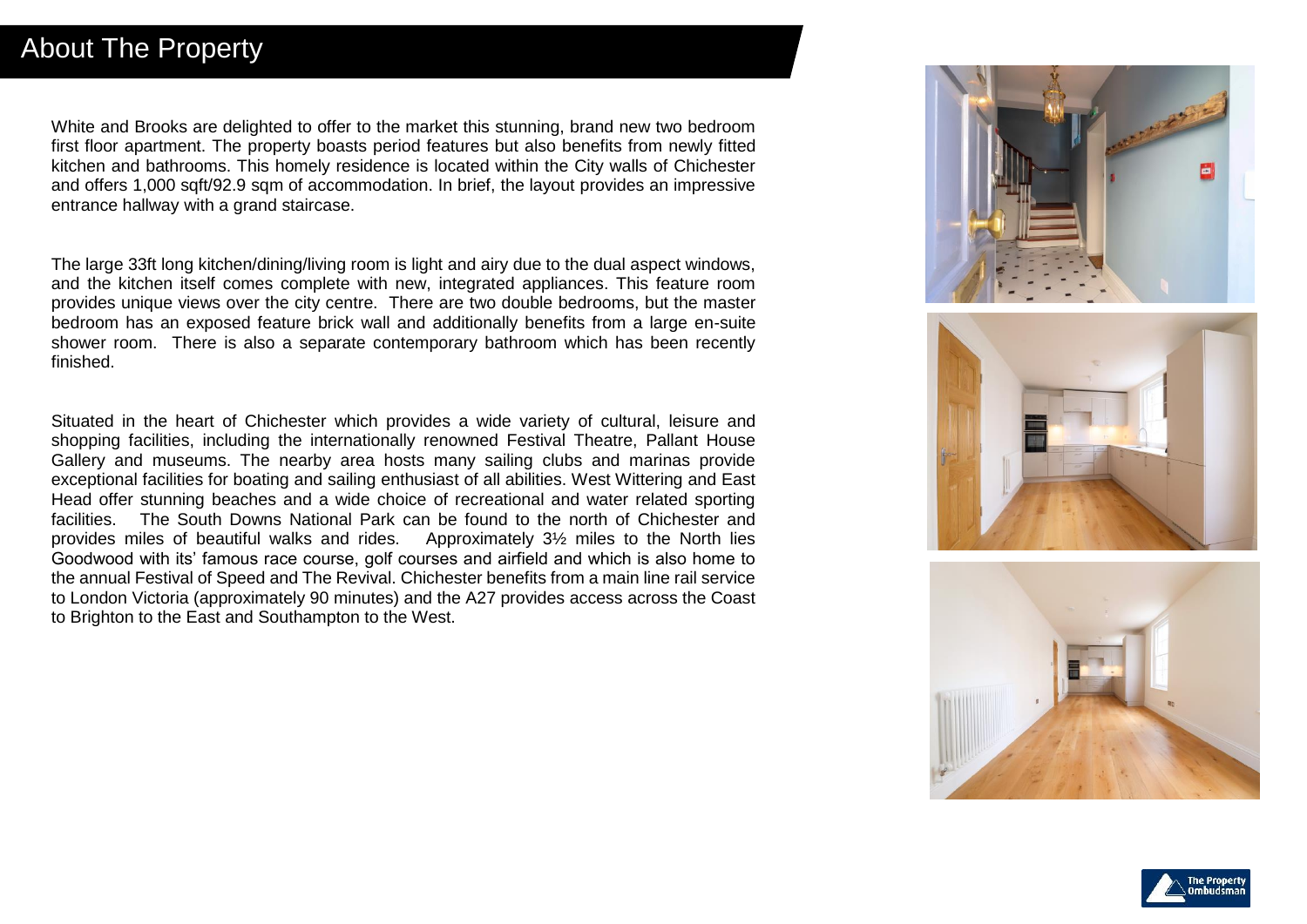# Floorplan and EPC





FLOOR 2

**GROSS INTERNAL AREA** TOTAL: 93 m<sup>2</sup>/1,004 sq ft FLOOR 1: 0 m<sup>2</sup>/0 sq ft. FLOOR 2: 93 m<sup>2</sup>/1.004 sq ft EXCLUDED AREA: COMMUNAL ENTRANCE HALL: 14 m<sup>2</sup>/152 sq ft, COMMUNAL LANDING: 13 m<sup>2</sup>/137 sq ft SIZE AND DIMENSIONS ARE APPROXIMATE, ACTUAL MAY VARY.